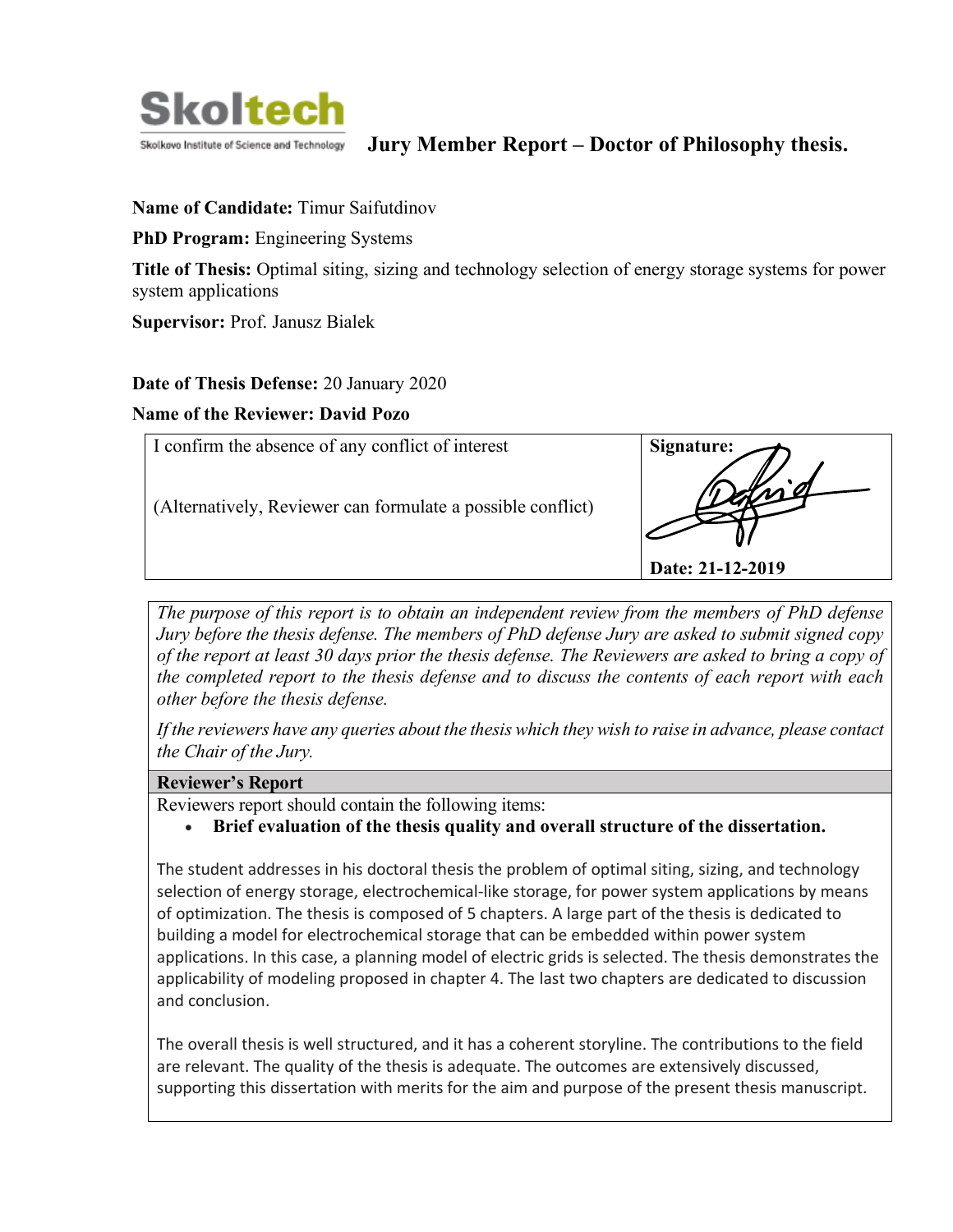There are some issues that should be clarified in the final version of the thesis manuscript. They are listed below.

# • **The relevance of the topic of dissertation work to its actual content**

Power systems are constantly evolving. We are currently close to a tipping point where a new generation of power systems will be developed due to the maturity of new technologies that make them competitive. In the near future, power systems will have a totally different approach to operating and planning. For instance, increasing the level of renewable generation is reducing the overall inertia of the system by shifting conventional generators with new renewable generators. There are many challenges to keep supplying electricity with the reliability required. Energy storage is one of the most promising technology in the coming years for being installed on the power system legacy. This thesis focuses on developing a detailed model for Li-ion batteries of alike for being considered as new assets of the next generation of power systems. The modeling approach provides a set of analytical equations that can be embedded into more sophisticated models, e.g., for techno-economic analysis for power system planning.

# • **The relevance of the methods used in the dissertation**

The mathematical battery models proposed by the student in his thesis has a non-linear representation. Embedding them into optimization problems for decision-making in power system applications would result in a non-linear and non-convex approach that inherits bad properties such as no guarantees of a global solution that can be proved using conventional methods for solving them. The thesis focuses on Reformulation-Linearization Techniques (RLT) for global optimization. Besides, the thesis presents a decomposition method based on Lagrangian relaxation and barrier functions to enhance tractability on the solution methodology. The proposed algorithms and techniques are solid and constitute an original contribution with regard to state of the art on developing battery models for being used in optimization models.

# • **The scientific significance of the results obtained and their compliance with the international level and current state of the art**

This thesis focuses on the nonlinearity of battery behavior of degradation (idling and cycling). The thesis proposes a set of new approaches for first, characterizing the dependence with other states (e.g., SoC) or control variables (e.g., DoD) related to the battery behavior. The novel contribution is fitting and discretization by adding binary variables to construct a MIQP that guarantee global solutions. The scientific contributions are relevant with the current state-of-the art.

# • **The relevance of the obtained results to applications (if applicable)**

The results obtained are relevant not only for academia but also for practitioners in power systems. A complete chapter is dedicated to the discussion of results endorsing the contributions collected within the scope of this thesis. The applicability has solid bases on mathematical programming theory, and the development of new formulations and models results in high applicability for other researchers.

## • **The quality of publications**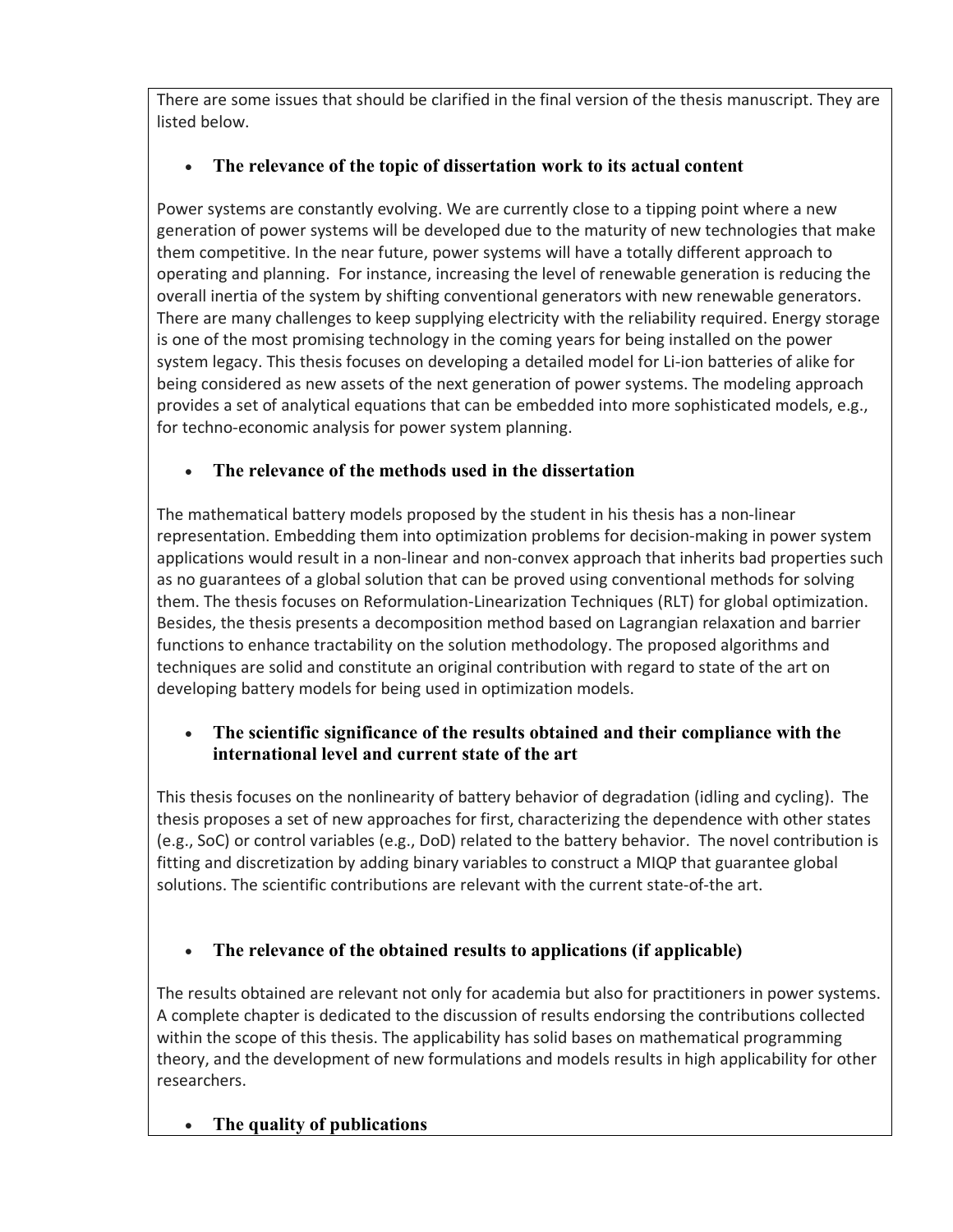The student has 3 published/accepted journal publications in top journals on the field (two of them as a first author). The student has a fourth journal publication under review in a top journal of the field. Apart of the journal publications, the student has presented his work in presented in one international conference and 3 local conferences/workshops.

• **The summary of issues to be addressed before/during the thesis defense** Several issues should be addressed before the thesis defense. They are listed below.

*a) About globality and uniqueness.* The student referred in section 1.2., first paragraph, that "*convex programming and mixed-integer programming […] allows finding the globally optimal solution, which uniqueness is mathematically proven*." On page 28, it appears similar statement: "*a mixed-integer problem reformulation is proposed, where continuous variables that cause nonconvexity are replaced with integer ones with respect to which the rest of the problem remains convex*." It also appears in several parts of the text similar declaration. Firstly, uniqueness only is proven if the problem is convex, and the objective is strictly convex. Second, a mixed-integer problem is not convex. However, there are algorithms, like B&B, that guarantee optimal global solution with enough time.

b) Equations (3.11) and (3.12) require knowing the initial and end time epoch of each cycle. IIn chapter 4, is described that it is approached by looking at the demand profile. However, this profile it could be very different with massive penetration of renewable generation, but most importantly at the local level, i.e., that at the very particular node that battery will be connected, the demand profile could be quite different of the demand aggregated system profile (see an example of ERCOT system). Please, elaborate more on the discussion section about the limitations of this approach.

c) In the abstract, it is said that "*The present thesis addresses the problem of optimal siting, sizing, and technology selection of energy storage systems for power system applications by applying the formal optimization methods*." It is confused in terms of optimization methods. This thesis does not develop optimization methods, but instead, it uses off-the-shelf solvers. The mathematical strength of this thesis is in the modeling and the problem reformulation in some of the existing canonical format of optimization problems. In addition, a decomposition method is applied.

d) Please, elaborate on the convergence of the ADMM developed in the thesis. Can be guarantee globality? Is feasibility always guarantee when reformulating the problem with barrier methods?

e) When referring to the size of the problem, it is common to use the number of binary variables for mixed-integer programming instead of all possible combinations. Please correct it along the thesis body, see one case on page 135.

f) Page 136. The student stated: "*Energy storage yields benefit from an energy arbitrage (buy low – sell high) and reduction of active power losses within a network.*" However, it is not true always, especially the last part. Please reformulate.

g) Please, elaborate on how can be estimated the price of active power losses (eq. 4.1).